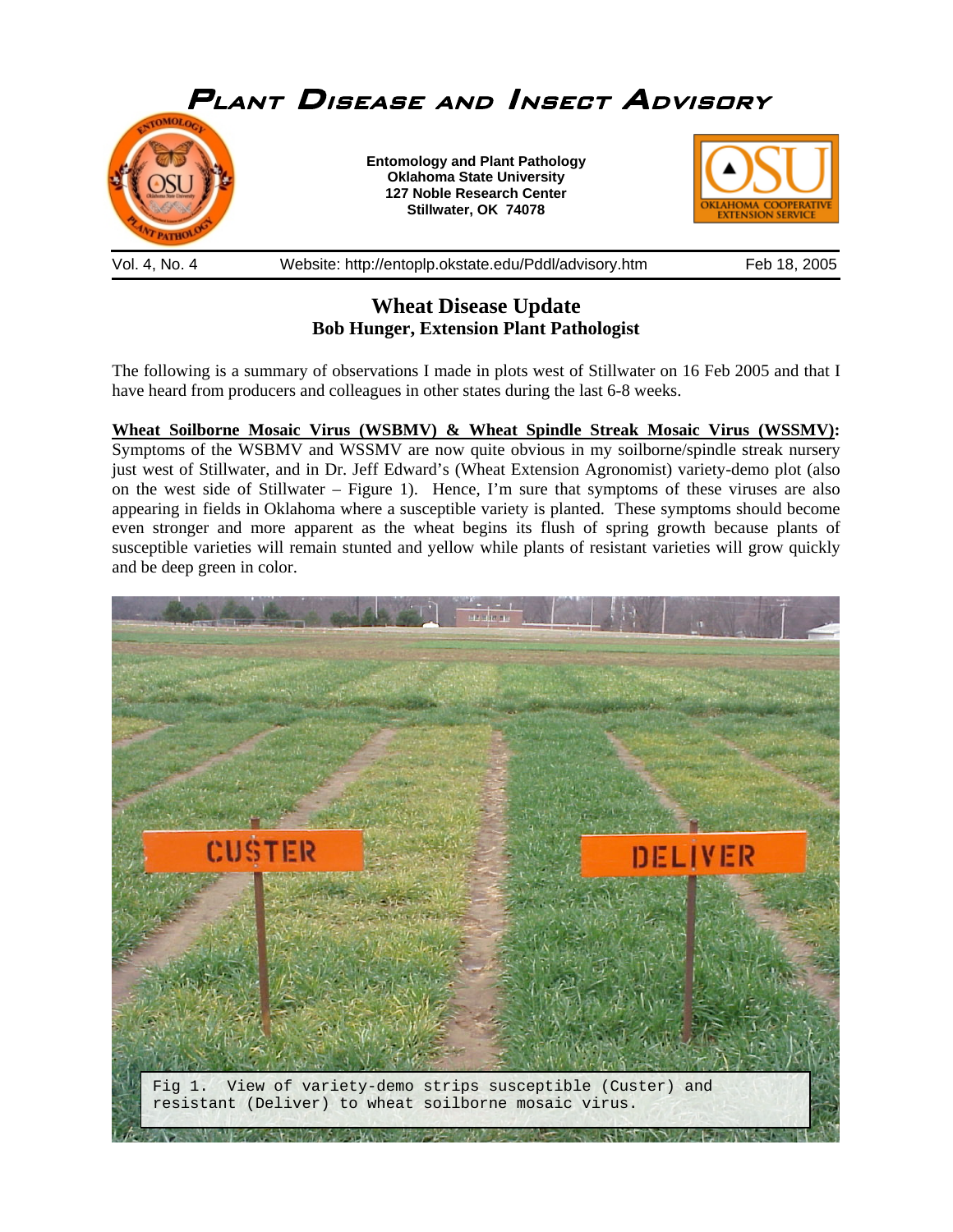Remember that WSBMV and WSSMV are two different viruses that are both transmitted by a soilborne fungus called *Polymyxa graminis*. Seedlings are typically infected by the fungus in the fall during wet and cool weather, with the virus being brought into the seedling by the fungus. During the fall, winter and early spring the virus replicates and spreads through the plant with symptoms becoming apparent in late February and March.

WSBMV is the more prevalent of these two viruses in Oklahoma. Symptoms of WSBMV (Figure 2) are stunted and yellow-looking (chlorotic) plants that upon close examination reveal a mosaic-type pattern in the leaves (Figure 3). Symptoms of WSSMV are much the same (Figure 2) except that upon close examination of foliage a pattern of chlorotic "spindles" can be observed (Figure 4). The temperature range that favors expression of WSSMV  $(46 - 54^{\circ}F)$  is lower than that of WSBMV (50-68°F), so symptoms of WSSMV usually are observed somewhat earlier than those of WSBMV. These two viruses can co-infect plants, so although symptoms are diagnostic, they can be confounded. Symptoms of these viruses (whether alone or combined) also seem to be more severe in later planted wheat. For example, look at the strips of wheat planted behind "Custer' and 'Deliver' in Figure 1. The back strips were planted on 16 September 2004 and the closer strips were planted on 20 October 2004. Certainly the symptoms are expressed more severely in the closer strips. However, it may be inaccurate to attribute this totally to planting date. That is, conditions (temperature and moisture) around the later planting date were more favorable for seedling infection by the fungus, and hence, the symptoms are more strongly expressed in the later planted plants in the subsequent spring. There are many varieties with excellent resistance to WSBMV and WSSMV, so regardless of the planting date, significant losses can be avoided. For the reaction of specific varieties to these viruses and other diseases, please go to: http://www.wit.okstate.edu/varietyinfo/april2004wvcc.htm[l.](http://www.wit.okstate.edu/varietyinfo/april2004wvcc.html) 

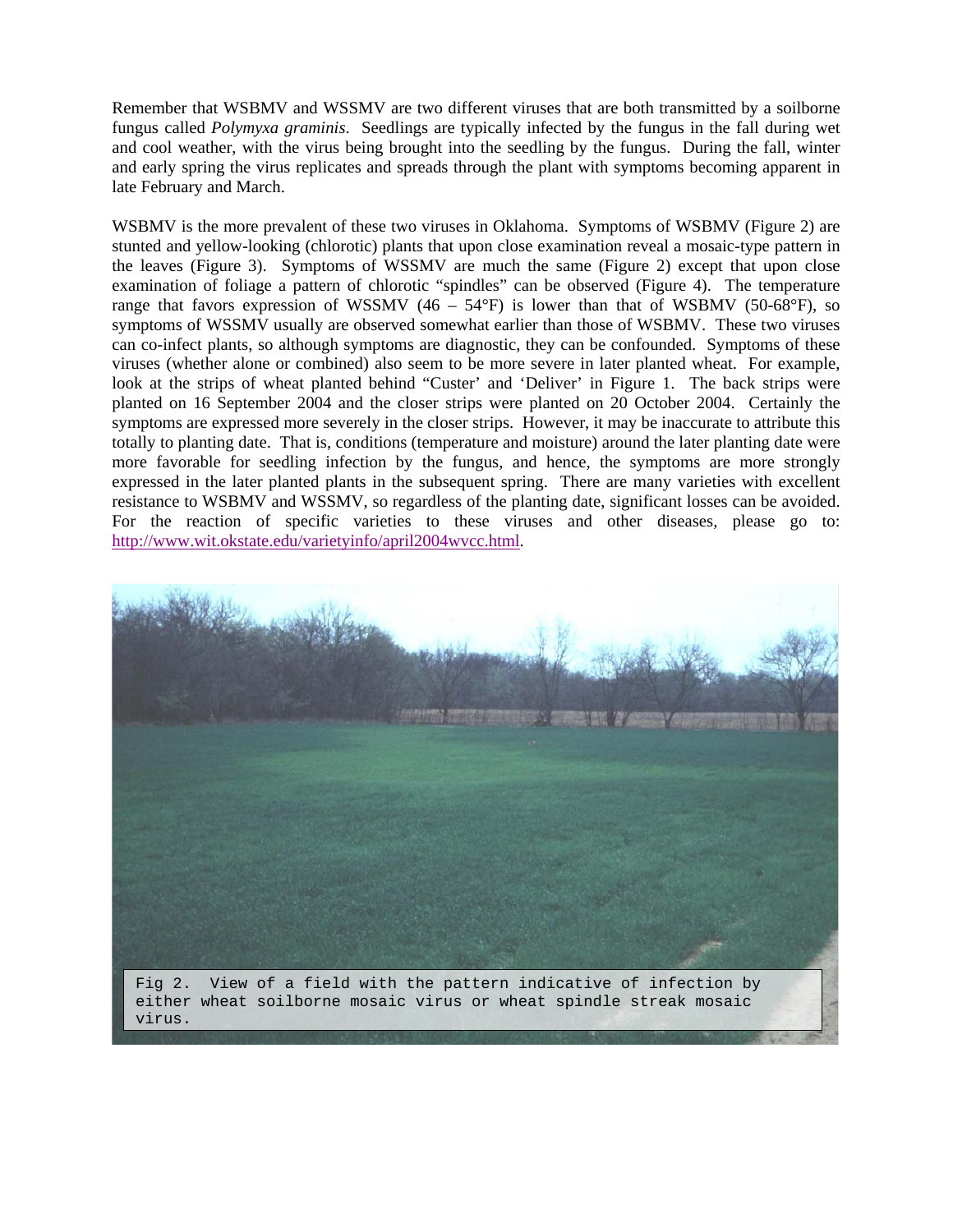



**Wheat leaf and stripe rust:** I observed "healthy-looking" and sporulating pustules of leaf rust on many of the susceptible varieties in Dr. Edward's variety-demo plot during both January and February. Hence, I think it is safe to say that leaf rust survived the winter in much of Oklahoma. I have only seen these pustules on the lower (older) leaves of susceptible varieties that had a lot of growth and hence were well protected. I did not find any leaf rust in the later planted plots where the plants were smaller and the canopy was not nearly as thick (see Figure 1), and did not see any stripe rust in any plots.

In contrast, Rex Harrington (Research Associate in Soil & Crop Sciences at Texas A&M University) found abundant leaf and stripe rust in plots located in south-central Texas near College Station on February 10. In a more recent update (February 16), Rex reported finding abundant leaf rust in nurseries